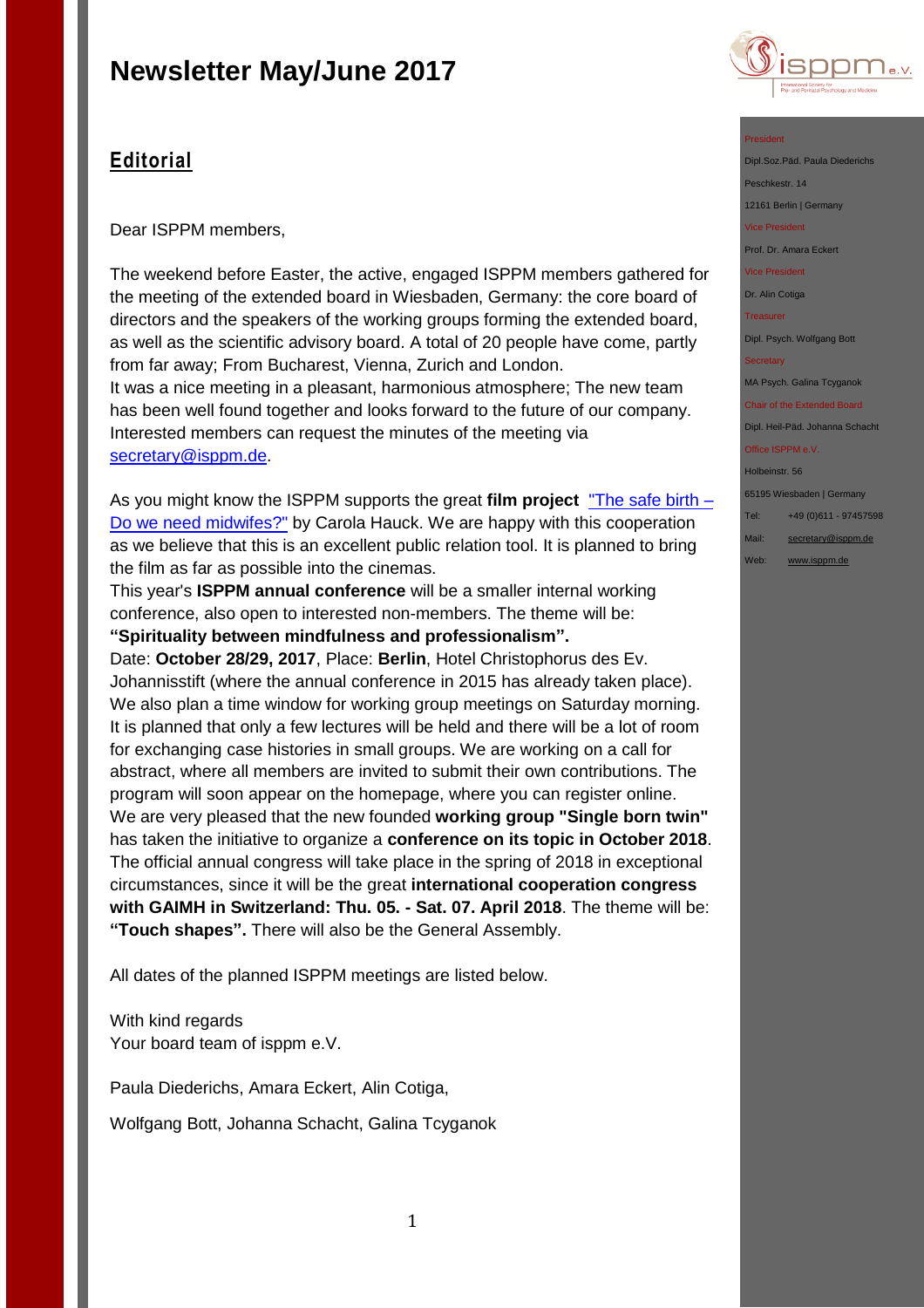## **ISPPM Dates**

**June 16/27, 2017 ISPPM Switzerland Conference on Cesarean Birth** Zurich <http://www.isppm.ch/programm>

**October 28/29, 2017 29. Annual conference of ISPPM "Spirituality between mindfulness and professionalism"** Ev. Johannisstift Berlin Spandau, Germany

### **April 5 - 7, 2018 (ATTENTION: Thursday to Saturday!)**

**International Cooperation Congress with GAIMH, ISPPM Switzerland and ISPPM e.V.** Kreuzlingen, Switzerland **Theme: Touch shapes**

Congress language: German

**October 26/27, 2018 Conference ,,Single born twin"** Berlin

## **From the Extended Board**

### **WG "Single-born twin"**

Dear members and interested parties,

Before we describe your concern, we would like to introduce ourselves shortly. We, Britta Steinbach and Petra Becker, have founded the ISPPM working group "Single-born twin" in October 2015. Together with our working group, we have set ourselves the goal of making the topic more familiar in the German-speaking world.

At the meeting of the Extended Board in Wiesbaden was decided to our absolute enthusiasm, to hold an own conference on the topic of the "single-born twin". This is great and we want to thank all those involved.

Because ... this issue is not only a matter of the progressive development of reproductive technology. At our conference in 2018, experts will discuss the impacts of this trauma and existing therapeutic possibilities.We would like to invite all well-known international experts to our conference in order to give this trauma its scientific and therapeutic space.



#### President

Dipl.Soz.Päd. Paula Diederichs

Peschkestr. 14

12161 Berlin | Germany

Vice President

Prof. Dr. Amara Eckert

Vice President

Dr. Alin Cotiga

**Treasurer** 

Dipl. Psych. Wolfgang Bott

#### **Secretary**

MA Psych. Galina Tcyganok

Chair of the Extended Board Dipl. Heil-Päd. Johanna Schacht

Office ISPPM e.V. Holbeinstr. 56

65195 Wiesbaden | Germany

Tel: +49 (0)611 - 97457598

Mail: [secretary@isppm.de](mailto:secretary@isppm.de)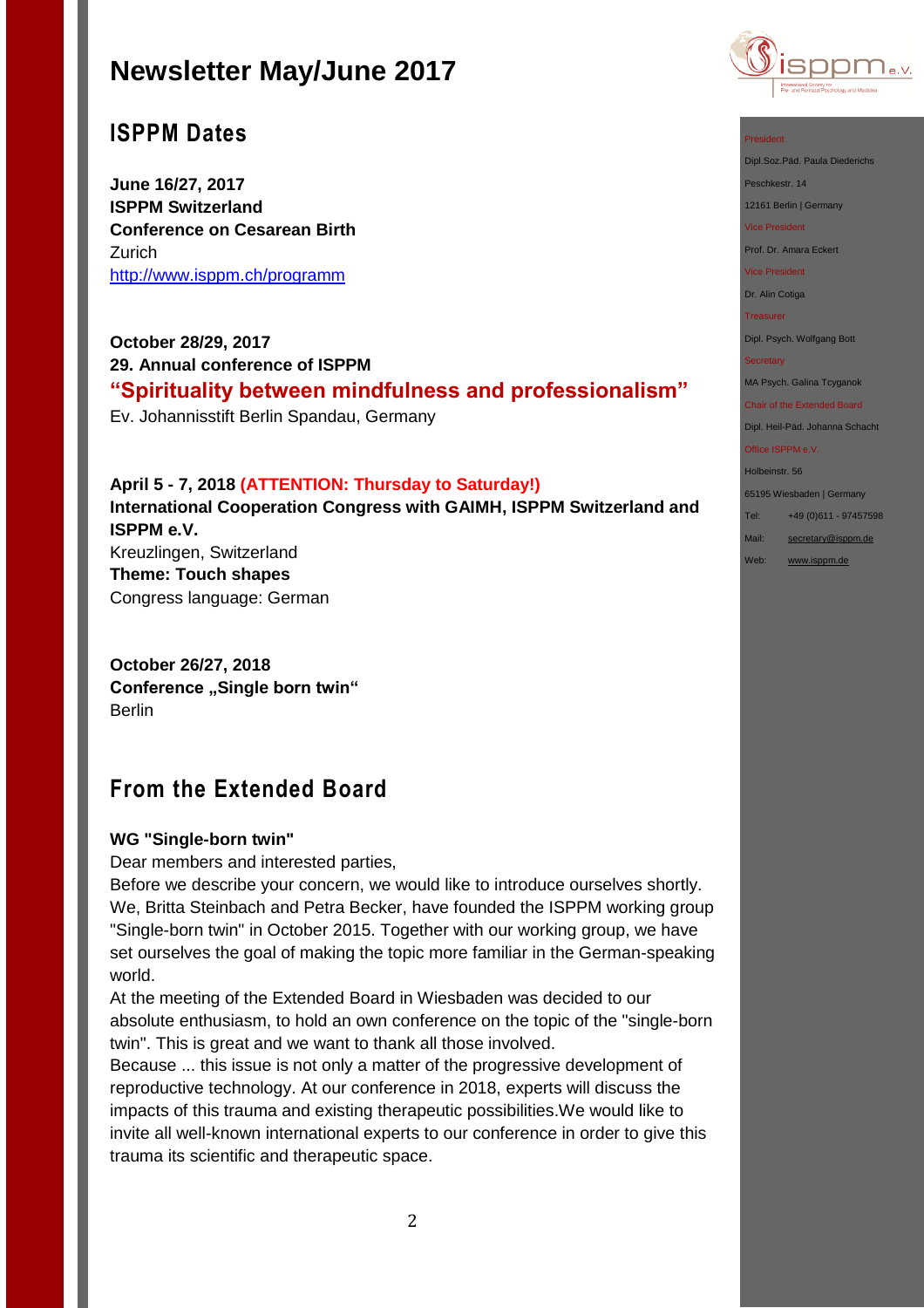We - Petra and Britta - would like to ask you for your support in the name of the other three members of our working group to make this vision a successful enterprise. Paula Diederichs will also be on board, which makes us very happy. So, this is our plan for the preparation: in the course of the next ISPPM Annual Meeting in Berlin from October 27 to 29, 2017, the Agenda provides a threehour exchange for all WGs. We would like to use this time frame to elaborate a conference concept and to prepare working teams. The extra night would be paid from the donation, which was awarded to us by the English association "Womb Twin Survivor".

Please let us know who of you can help us to create the event "The Trauma of the Single Born Twin" (still working title) to an inspiring event: every little help whether in Berlin or from outside - is incredibly welcome.

Please give feedback until June 15, 2017: [info@twin-light.de,](mailto:info@twin-light.de) if we can count on you.

Thank you very much, Petra Becker and Britta Steinbach

### **WG Cultural Psychology**

The cultural psychology working group wants to follow the historical references of matriarchal social forms and prenatal psychology. We would therefore like to open the working group and invite interested members of the ISPPM to participate in the cultural psychology group.

The next meeting of the WG will be held within the next annual conference of ISPPM on 28./29. October 2017 in Berlin, on Saturday morning.

The speaker of the WG is Dr. Ludwig Janus. Interested people please send an e-mail to: [janus.ludwig@gmail.com](mailto:janus.ludwig@gmail.com)

## **From the Network**

**APPPAH**

You Are Invited...

**APPPAH's 20th International Congress** 

**The Conscious Baby Emerges:** Scientific, Medical, Psychosocial and **Somatic Discoveries** 

> Nov. 30 - Dec. 3, 2017 San Diego, California

**Association for Prenatal and Perinatal Psychology and Health** REGISTER: www.BirthPsychology.com

EARLY BIRD REGISTRATION RATES IN EFFECT UNTIL MAY 31, 2017!



#### President

- Dipl.Soz.Päd. Paula Diede
- Peschkestr. 14
- 12161 Berlin | Germany
- Vice President
- Prof. Dr. Amara Eckert
- Vice President

Dr. Alin Cotiga

Treasurer

Dipl. Psych. Wolfgang Bott

**Secretary** 

MA Psych. Galina Tcyganok

Chair of the Extended Board Dipl. Heil-Päd. Johanna Schacht

## Office ISPPM e.V.

Holbeinstr. 56 65195 Wiesbaden | Germany

- Tel: +49 (0)611 97457598 Mail: [secretary@isppm.de](mailto:secretary@isppm.de)
- Web: [www.isppm.de](http://www.isppm.de/)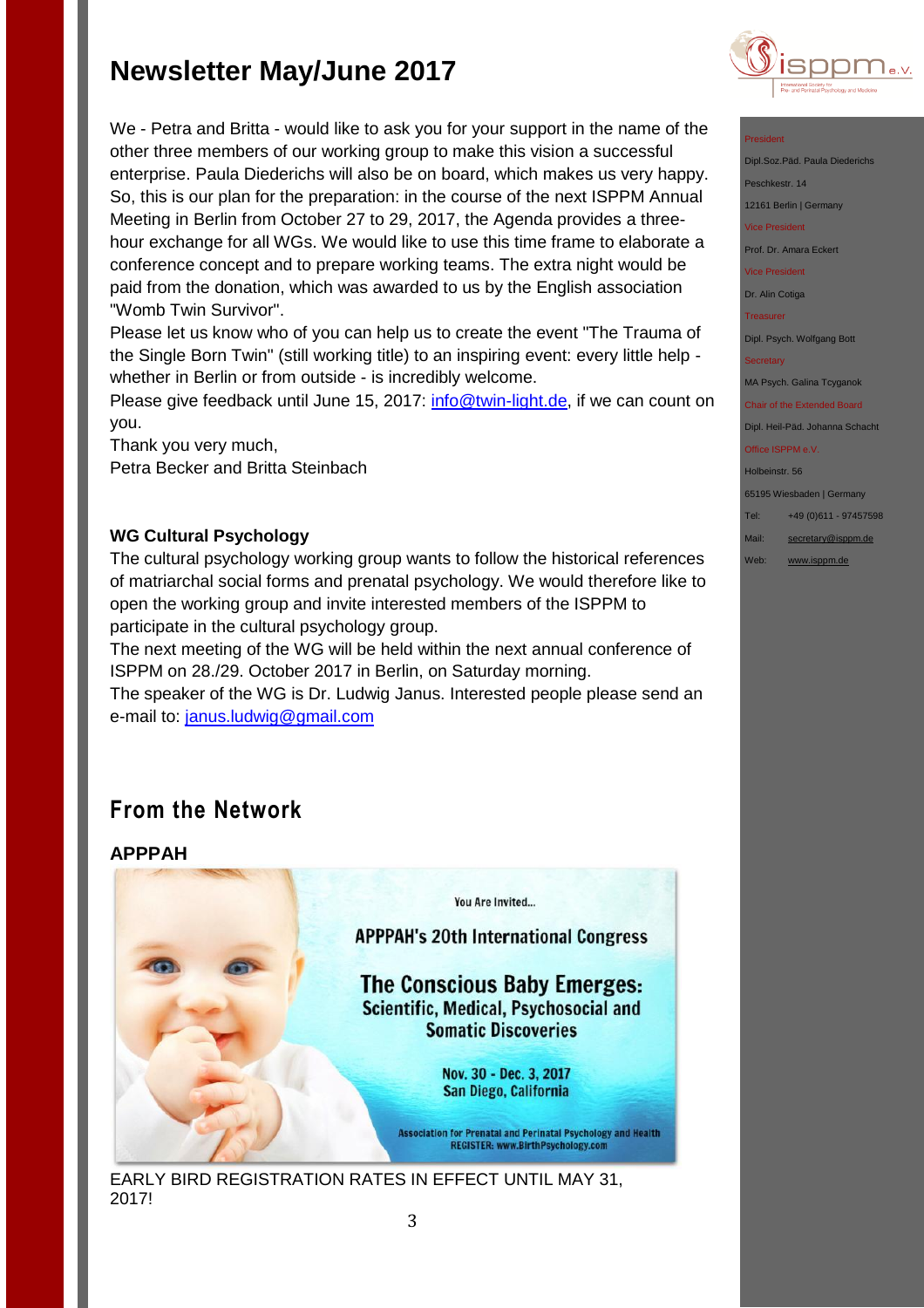

- John and Anna Chitty: Overview of Polyvagal Theory
- Ann Diamond Weinstein, PhD: The Impacts of Past Trauma on Experience During the Preconception, Prenatal and Early Parenting Periods: Implications for Parents-to-Be, Developing Babies, and Practitioners
- Ray Castellino, DC, and Mary Jackson: Harmonic Resonance and the Blueprint-Imprint of Somatics
- Catherine Monk, PhD: A Dvad during Pregnancy: The Mother Infant Relationship before Birth and Why It Matters
- Barbara Morrison, PhD: From Breastfeeding to Body-Feeding: Clinical Implications
- Darcia Narvaez, PhD: The Evolved Nest: What Children Need To Thrive
- Thomas Verny, MD: Advances in Neuroscience, Relevance to Pre and Perinatal Psychology

[https://birthpsychology.com/2017-conference/about-keynote](https://birthpsychology.com/2017-conference/about-keynote-speakers)[speakers](https://birthpsychology.com/2017-conference/about-keynote-speakers)

APPPAH'S ANNUAL BOARD MEETING. At the beginning of March, APPPAH's very active board met for our annual board retreat at the home of our advisor, David Surrenda, and his wife, Lisa Rafel, in Oakland, CA. For three days we met to discuss and diligently work on APPPAH's Five Year Strategic Plan. The plan was introduced to APPPAH membership at the 2015 International Congress. This month we also welcomed three new board members, Barbra Hotelling, Kate White and Lisa Reagan, who participated in our annual meeting. It was a very productive and invigorating weekend. We have some great plans in motion for APPPAH's continuing success and influence in the world.

## JOPPPAH

[The Journal of Prenatal and Perinatal Psychology and Health](https://birthpsychology.com/journals) invites original articles based on clinical work, experimental research, case studies, and self- report. Please review the guidelines for contributing authors by clicking on the link found just below the cover illustration and submit your articles to journal.editor@birthpsychology.com. We look forward to hearing from you.

Best Regards, Jeane Rhodes, PhD JOPPPAH Editor-in-Chief

## **CEPPs**

CHILDHOOD AND EARLY PARENTING PRINCIPLES

In the spring of 2016, the CEPP initiative began with the collaboration of the following organizations under the exceptionally effective, active, reliable and humanly pleasant leadership of Valerie and John Unite:

- 1001 Critical Days Coalition, UK
- Association For Prenatal and Perinatal Psychology and Health (APPPAH)
- International MotherBaby Childbirth Organization (IMBCO)



#### President

Dipl.Soz.Päd. Paula Diederichs

Peschkestr. 14

12161 Berlin | Germany

Vice President

Prof. Dr. Amara Eckert

Vice President

Dr. Alin Cotiga

**Treasurer** 

Dipl. Psych. Wolfgang Bott

#### **Secretary**

MA Psych. Galina Tcyganok

Chair of the Extended Board Dipl. Heil-Päd. Johanna Schacht

Office ISPPM e.V.

Holbeinstr. 56

65195 Wiesbaden | Germany

Tel: +49 (0)611 - 97457598

Mail: [secretary@isppm.de](mailto:secretary@isppm.de)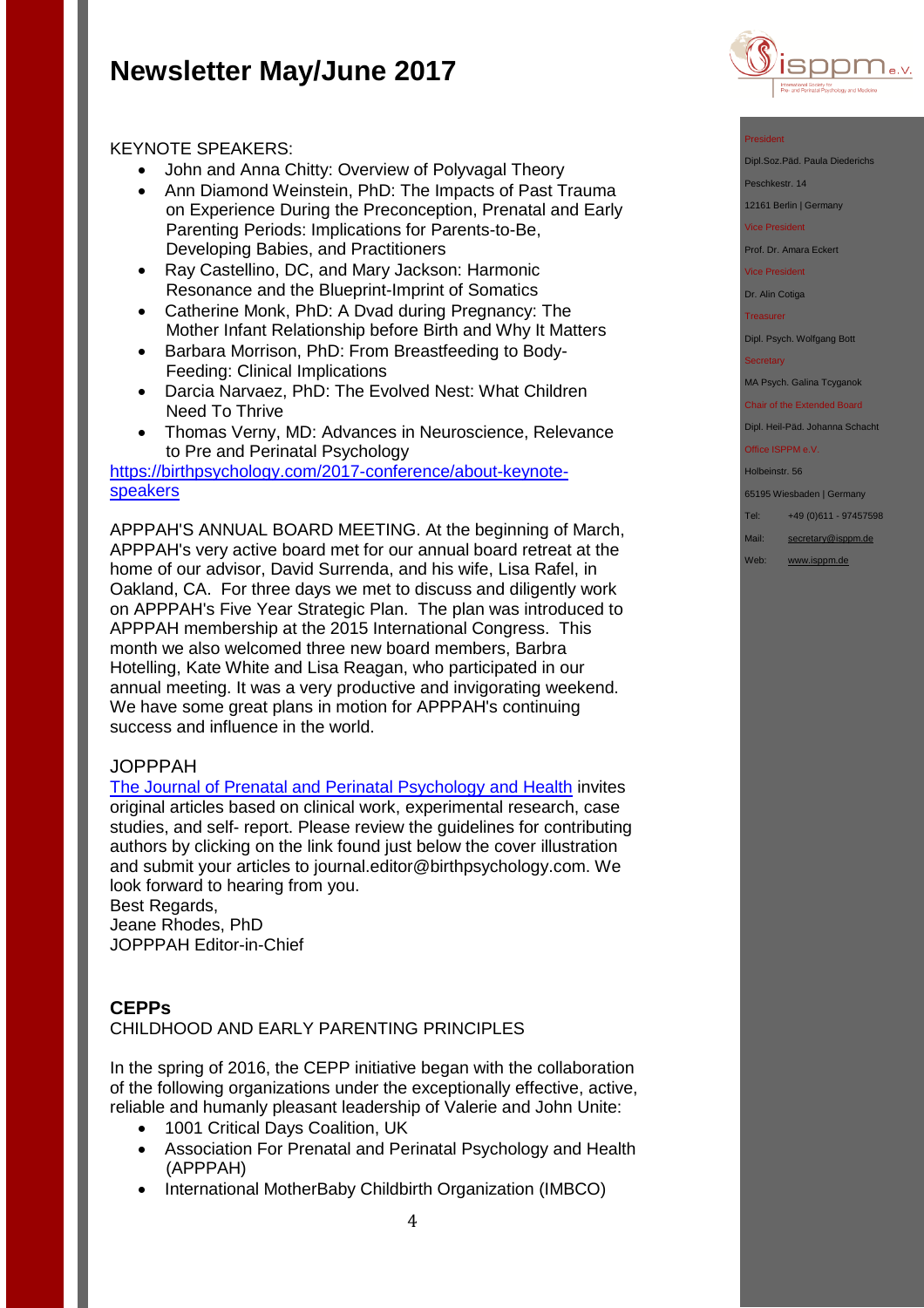- International Society for Pre- and Perinatal Psychology and medicine (ISPPM)
- Make Mothers Matter (MMM)
- World Organization for Prenatal Education Associations (OMAEP)

All information on this socio-political initiative at UN level can be found on the CEPPs homepage:<http://cepprinciples.org/>

Contact person for the ISPPM: Dr. Rupert Linder, [post@dr-linder.de](mailto:post@dr-linder.de)

#### Here some News:

#### **The CEPPs framework for implementation of ECD programmes**

Valerie Unite has been invited to the symposium to introduce the Childhood and Early Parenting Principles (CEPPs), a policy framework for the implementation of early childhood development programmes. The [CEPPs Mother and Child Manifesto](http://4205ue3shx073sta912mhsbl.wpengine.netdna-cdn.com/wp-content/uploads/2017/04/CEPPs-Manifesto-A4-April-2017.pdf) is a set of 7 principles that form the basis for a unified multi-sector and multistakeholder partnership between government, private sector and civil society organizations.

These principles aim to do for mothers, families and young children what the Women's Empowerment Principles (WEPs) are doing for women in the workplace. They have the single aim of ensuring that every child grows in a safe and nurturing environment and develops to their full potential.

CEPPs works bottom-up, city-by-city promoting multi-stakeholder networks to accelerate the implementation of the UN Every Woman, Every Child Global Strategy (2016-2030).

This framework incorporates the work of pioneers in the field of preand perinatal psychology like Dr. David Chamberlain, Dr.Thomas Verny and Dr. Rupert Linder. Extracts of their work over a period of 30 years will be found in **Articles** and **Papers** pages on the CEPPs website.

The website also has articles by specialists like Prof. Dr. Christian Pfeiffer, Director of the Criminological Research Institute of Lower Saxony. Of particular interest is an article entitled; ['The Abolition of](http://cepprinciples.org/effects-abolition-corporal-punishment-european-countries/)  [the Parental Right to Corporal Punishment in Sweden, Germany and](http://cepprinciples.org/effects-abolition-corporal-punishment-european-countries/)  [other European Countries',](http://cepprinciples.org/effects-abolition-corporal-punishment-european-countries/) which describes the resulting reduction in crime and violence over a period of 20 years.

#### **Reducing crime and violence, the CEPPs policy framework**

It may be surprising to find criminologists teaming up with specialists in early childhood development to fight crime and improve levels of safety in society. But at the 2017 Stockholm Symposium on Criminology in June, a key component of the programme will be early intervention, with a focus on mothers and families.

#### **Building healthier, fairer and more peaceful societies**

This year Queen Silvia of Sweden will present the prestigious Stockholm Prize in Criminology to Professor Richard E. Tremblay (Canada/France/Ireland) for his work in developing basic science connections between biological, family and social factors in human development. Prof. Tremblay combines this research with rigorous tests of policies that may alter these factors to reduce crime and violence.



#### President

Dipl.Soz.Päd. Paula Diederichs

Peschkestr. 14

12161 Berlin | Germany

Vice President

Prof. Dr. Amara Eckert

Vice President

Dr. Alin Cotiga

**Treasurer** 

Dipl. Psych. Wolfgang Bott

#### **Secretary**

MA Psych. Galina Tcyganok

Chair of the Extended Board Dipl. Heil-Päd. Johanna Schacht

Office ISPPM e.V.

Holbeinstr. 56

65195 Wiesbaden | Germany

Tel: +49 (0)611 - 97457598

Mail: [secretary@isppm.de](mailto:secretary@isppm.de)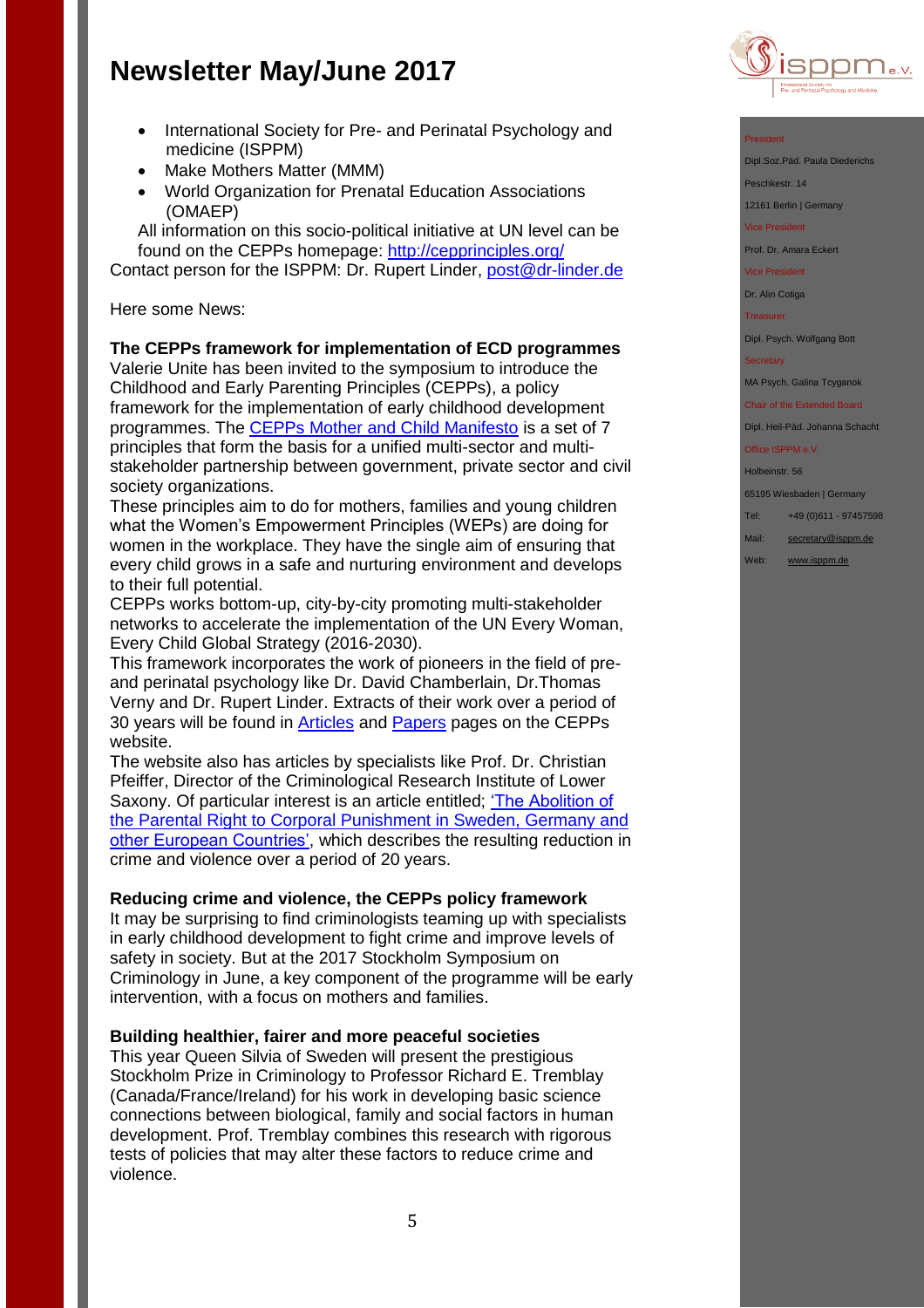

Early intervention during pregnancy helps control aggressive behaviour

His studies show that the benefits of nurture merit early intervention programmes, regardless of the uncertainties in the biological part of the story. And his research shows that earlier intervention may produce even better results. "If we support these parents during pregnancy and if we help these women have a better lifestyle during pregnancy, with less stress, it should affect brain development, and these children should be better able to learn how to control their aggressive behaviour," he says.

Prof. Tremblay is also the founder of the [Encyclopedia on Early](http://www.child-encyclopedia.com/)  [Childhood Development,](http://www.child-encyclopedia.com/) a valuable source of up-to-date scientific knowledge on early childhood development, from conception to age five.

[Highlights after our week in New York and the CEPPs Side-Event at](http://cepprinciples.org/highlights-week-new-york-cepps-side-event-un/)  [the UN](http://cepprinciples.org/highlights-week-new-york-cepps-side-event-un/)

## **ENCA**

The European Network of Birth Organizations (ENCA) met in the spring in Cascais, Portugal under the motto "Nascer em Amor". 20 delegates from 11 European countries belonging to the ENCA network met for their three-day meeting.

As representative of the ISPPM, Marita Klippel-Heidekrüger was invited and took part.

### **International Week for Respecting Childbirth (IWRC) 2017: "40 Weeks? Birth has a right time not a scheduled time"**

40 weeks? The topic of this IWRC 2017 goes together with the question: How to calculate the due date? Is the so called due-date a date or a time? Recently in Germany an article on this subject was published showing the weakness of the calculation based on ultrasound (U. Wieland, S. Hldebrandt, "der Frauenarzt 57 2016 Nr. 9. Shortly before, the discussion had been going on with the aim to cut off the right of women to birth out of hospital 3 days over the due date! Starting from there we asked: On which days of the week are babies being born in my city - Göttingen.

## **Birth days in Göttingen**

Göttingen is known as a city with the highest C-section rate in Germany. At the university clinic the rate of c-section rose to 55%. We got the official statistics of the town administration on the birth-day of the 13,183 children born between 01.01.2010 and 31.12.2015, a total of 13,183 children. The expected number as an average is 1,883 babies per week day during the 5 years. We analysed the figures to find out on which week days babies are born. WEEK DAYS

On the one hand, Tuesdays, Wednesdays and Thursday show an average of births within the framework of the expectation (1883 births/day) which allow us

#### President

Dipl.Soz.Päd. Paula Diederichs

Peschkestr. 14

12161 Berlin | Germany

Vice President

Prof. Dr. Amara Eckert

Vice President

Dr. Alin Cotiga

**Treasurer** 

Dipl. Psych. Wolfgang Bott

#### **Secretary**

MA Psych. Galina Tcyganok

Chair of the Extended Board Dipl. Heil-Päd. Johanna Schacht

#### Office ISPPM e.V.

Holbeinstr. 56 65195 Wiesbaden | Germany Tel: +49 (0)611 - 97457598 Mail: [secretary@isppm.de](mailto:secretary@isppm.de)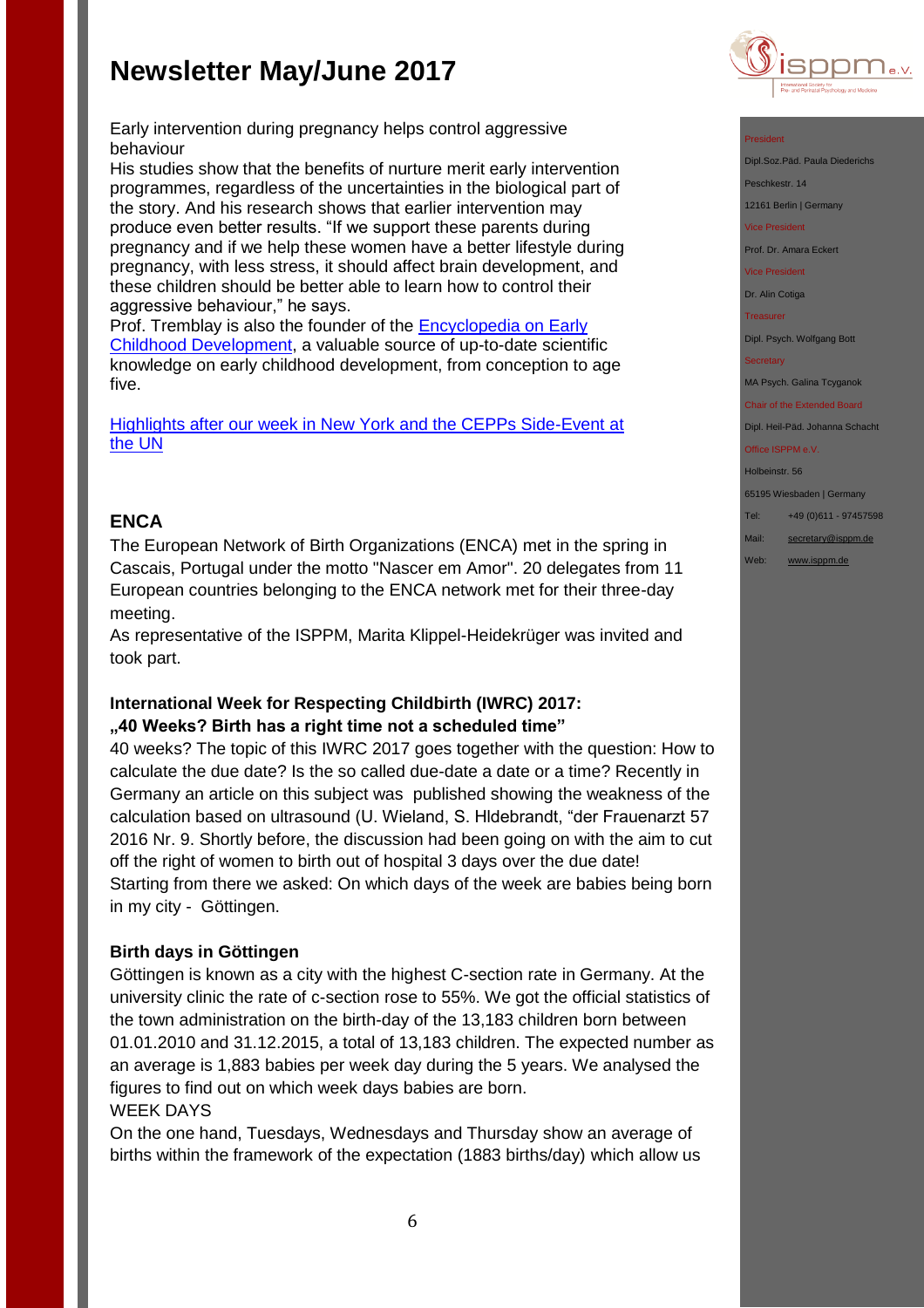

to think that there is not too much of an influence on the onset of labour. We will call them "normal days".

On the other hand the number of births on the other days draw our attention: - on Fridays the numbers show that 20% more children are born compared to the "normal days"

- on Mondays 30% more children are born compared to the "normal days" Between Fridays and Mondays we observe the number of birth on the weekend days. (Suggest delete complete line)

Saturdays and Sundays show a missing percentage compared with the statistical expectation: on Saturdays 20% fewer children are born, and on Sundays 30% fewer children are born.

On the scheme the expectation line is in red.

How come this happens with such an astonishing persistency? Maternity wards are under staffed during the week end and for this reason births may be induced or accelerated, c-section follow as a consequence of previous interventions on Fridays. On Mondays the women (and their babies) who have been put on hold during the week end are allowed to birth.

The following two schemes show these results in two different ways. Scheme 1: The lines show how the high number of births on Mondays sinks to normal from Tuesdays to Thursdays and climb again on Fridays before sinking far down for the week ends:

Number of births per year and Week days





#### President

- Dipl.Soz.Päd. Paula Died
- eschkestr. 14
- 12161 Berlin | Germany
- Vice President

Prof. Dr. Amara Eckert

Vice President

Dr. Alin Cotiga

Treasurer

Dipl. Psych. Wolfgang Bott

#### Secretary

MA Psych. Galina Tcyganok

#### Chair of the Extended Board

Dipl. Heil-Päd. Johanna Schacht Office ISPPM e.V

### Holbeinstr. 56

65195 Wiesbaden | Germany

### Tel: +49 (0)611 - 97457598

Mail: [secretary@isppm.de](mailto:secretary@isppm.de)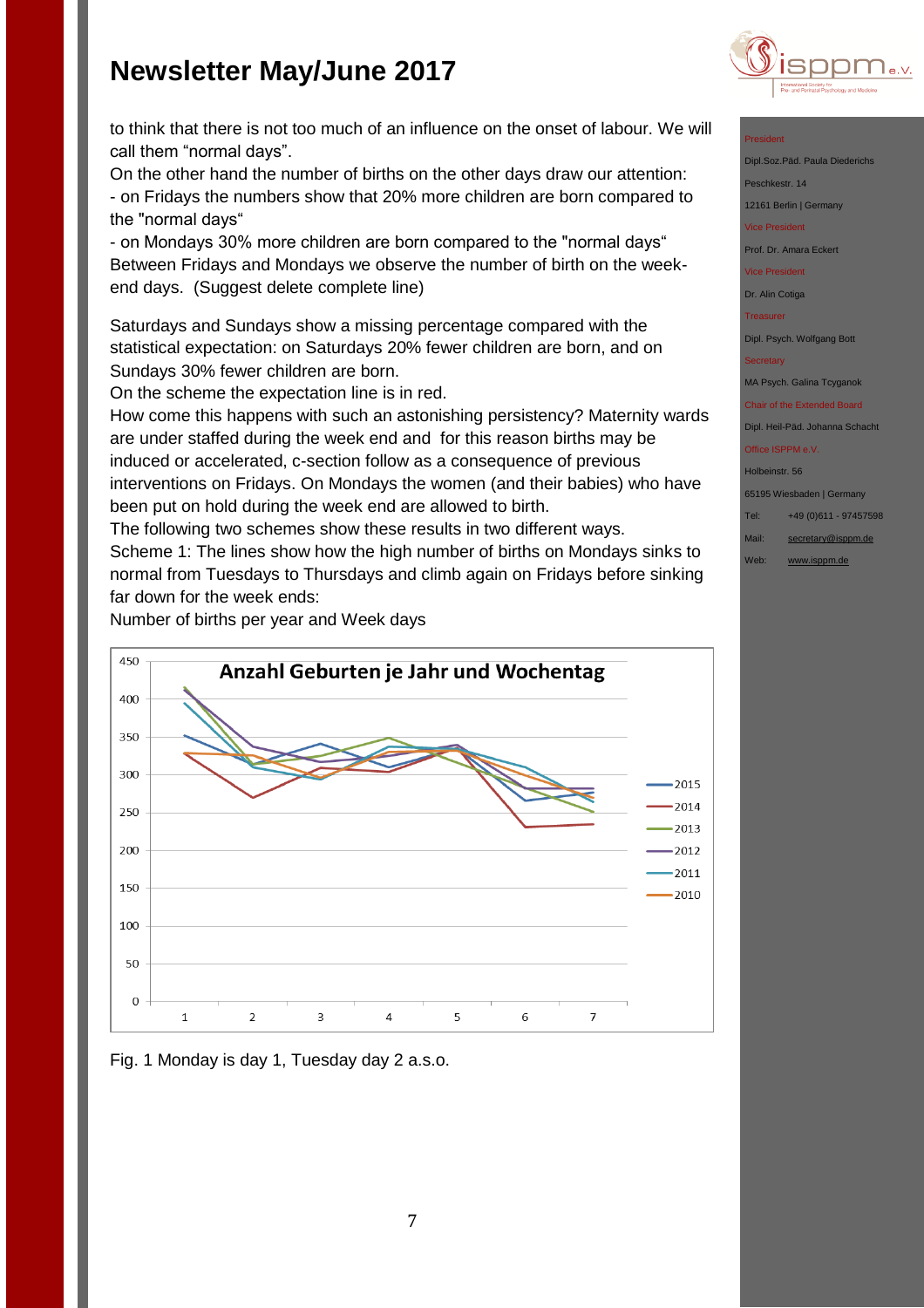

Number of births from 2010 to 2015 according to the day of the week. The red line shows the statistical expectation.

During the Christmas week the degree of manipulation gets even clearer. The scheme shows precisely how the number of births decreases on Christmas Eve (December 24th in Germany a high holiday) and stays down on December 25th. On the days before (21st, 22nd) and following days the number of births raises over 120% to catch up.

Years 2010-2015 Christmas week



The German Christmas carol "Ihr Kinderlein kommet": Little children come, should be changed to: "little children come but don't bother us on Holidays". Do you still really believe that the health of mothers and babies is the priority in obstetrics?

Author: Elisabeth Geisel, GfG-hon chair, [www.gfg-bv.de](http://www.gfg-bv.de/) ENCA co-ordinator [www.enca.info](http://www.enca.info/) Tables: Dr. Nico Geisel



#### President

Dipl.Soz.Päd. Paula Diede

eschkestr. 14

12161 Berlin | Germany

ice President

Prof. Dr. Amara Eckert

Vice President

Dr. Alin Cotiga

Treasurer

Dipl. Psych. Wolfgang Bott

MA Psych. Galina Tcyganok

Chair of the Extended Board Dipl. Heil-Päd. Johanna Schacht

Office ISPPM e.V.

Holbeinstr. 56

65195 Wiesbaden | Germany

Tel: +49 (0)611 - 97457598

Mail: [secretary@isppm.de](mailto:secretary@isppm.de)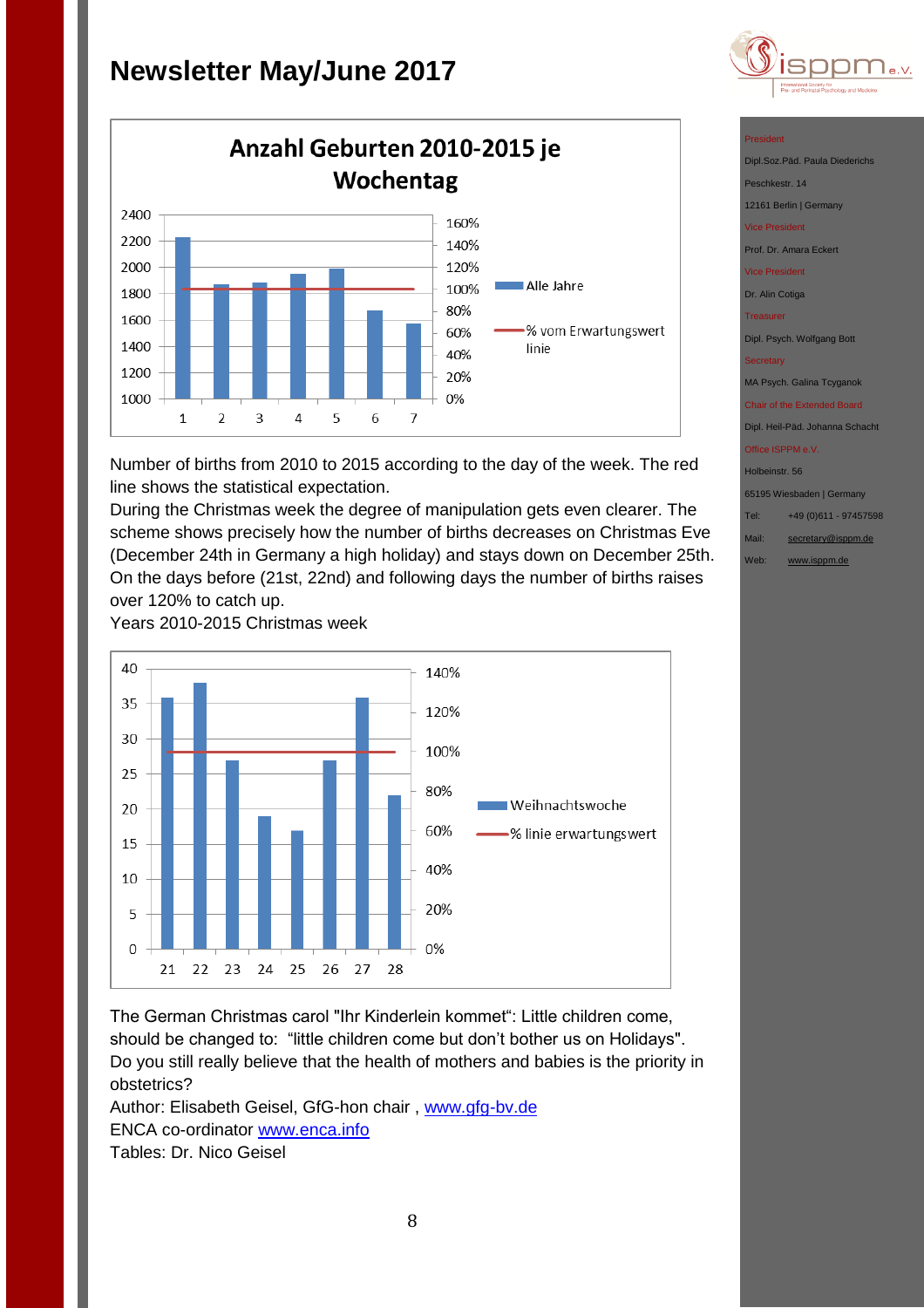The IWRC ( International Week for Respecting Childbirth) is initiated by the "European Network of Childbirth Associations", ENCA and it takes place during the 3rd. week of May. The topic of the year is chosen by ENCA. [www.enca](http://www.enca/)

## **Film project "The Safe Birth"**



### Tailer [here](http://www.isppm.de/en/donate/)

The date for the **premiere in Munich** is fixed: **05 May 2017** at the International Midwifery day. Cinema is the Neue Rottmann in Rottmanstrasse 15, 80333 Munich The Film starts at 6 pm Discussion from 8 pm.

### **Please support the postproduction!**

20.000  $€$  still urgently required. Donations are accepted by the ISPPM e.V.: GLS Bank BIC: GENODEM1GLS IBAN: DE33430609671133475100 Purpose: film "the safe birth" [Paypal](http://www.isppm.de/en/donate/) also possible

## **Briefly**

### **Conscious Parenting News**

CPN provides the latest headlines, research, features and insights of the Conscious Parenting Movement through its e-newsletter and web e-newspaper.

CPN is an alternative media and nonprofit initiative of Families for Conscious Living.

### <http://consciousparentingnews.com/>

You can visit FCL and discover more initiatives to support your conscious parenting choices at [www.FamiliesforConsciousLiving.org.](http://www.familiesforconsciousliving.org/) Please share Conscious Parenting News with your friends and family. And thank you for your support! Sincerely,

The Conscious Parenting News Team Contact Us: [info@familiesforconsciousliving.org](mailto:info@familiesforconsciousliving.org)

### **Accredited Microbirth Online Course**

Interactive learning on the science of childbirth: the microbiome, epigenetics and hormones in pregnancy, birth and breastfeeding

- 9 x 60 min MICROBIRTH ONLINE COURSE
- 9 CERPs (4 L-CERPs and 5 R-CERPs)
- 9 Contact Hours approved by the American College of Nurse-Midwives (ACNM)
- 9x60 min sessions divided into bite-size lessons
- High quality visual presentations

9



#### President

Dipl.Soz.Päd. Paula Diederichs

Peschkestr. 14

12161 Berlin | Germany

Vice President

Prof. Dr. Amara Eckert

Vice President

Dr. Alin Cotiga

**Treasurer** 

Dipl. Psych. Wolfgang Bott

**Secretary** 

MA Psych. Galina Tcyganok

Chair of the Extended Board Dipl. Heil-Päd. Johanna Schacht

Office ISPPM e.V.

Holbeinstr. 56

65195 Wiesbaden | Germany

Tel: +49 (0)611 - 97457598

Mail: [secretary@isppm.de](mailto:secretary@isppm.de)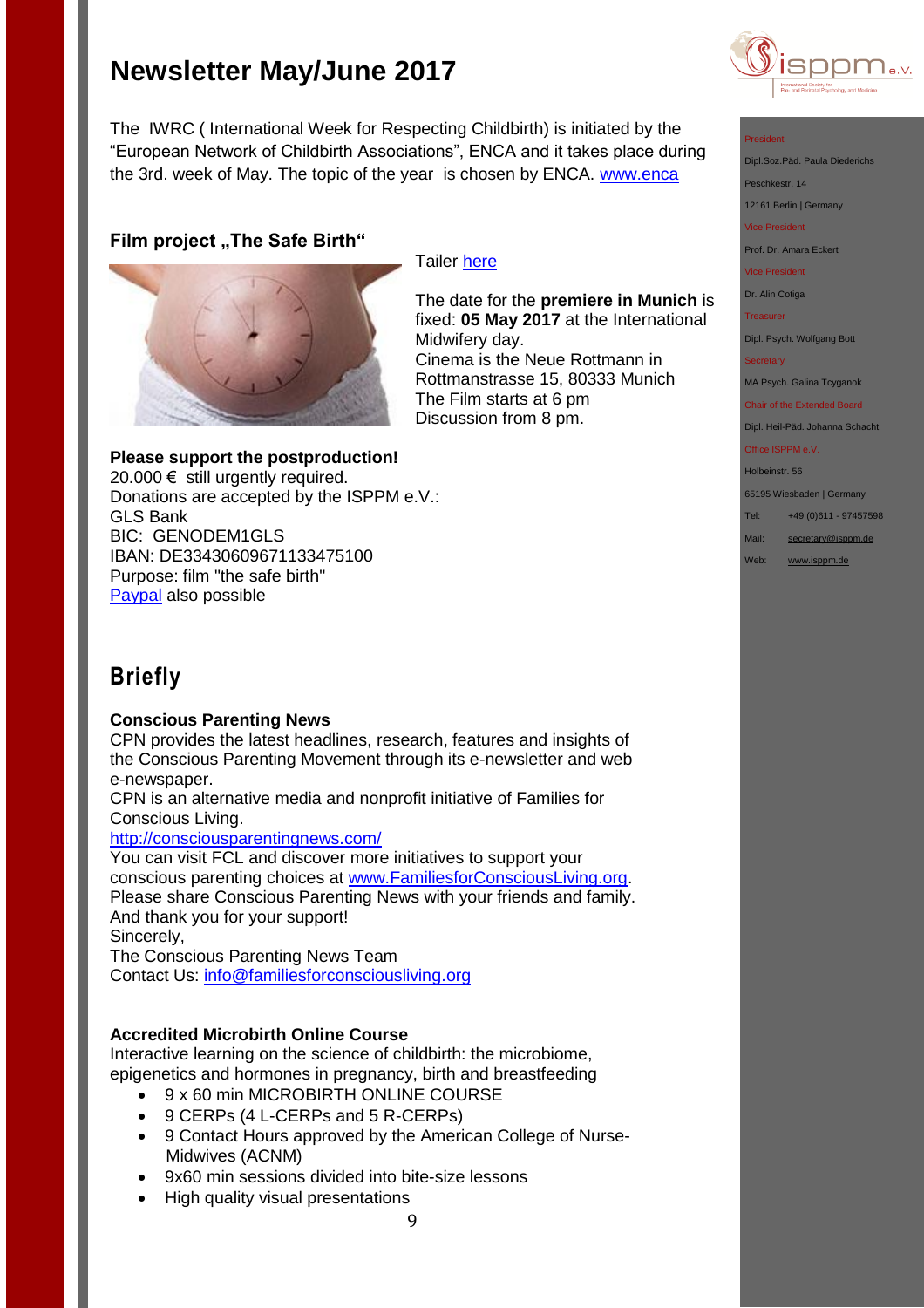- HD short videos featuring 12 world-leading professors
- Graded online tests
- Downloadable study guides and scientific references
- Printable Certificate of Completion

 365 days a year, 24/7 lifetime access & full student support <http://microbirth.teachable.com/>

### **Films**

### **Meine Narbe – My Scar**

Dear colleagues!

I am pleased to inform you that our film is now available in English subtitles worldwide.

I would be very happy if you could spread it to your international network.

Here is the link to the movie including trailer:

<https://vimeo.com/ondemand/myscar>

Here is a short film description:

Though the Caesarean Section may be considered normal in our society, it still marks an incursion into a woman's body and life that is far more difficult to process than generally claimed.

The film focuses on how deliveries by C-Section are perceived by those affected. In moving interviews, men and women recount their expectations and wishes regarding birth procedures. They talk about physical and emotional sensations that evolved around this planned or unplanned event and the repercussions they may have faced in the aftermath. We get to know their stories and learn about how they managed to overcome the often traumatic experience – and even take something positive out of it. Judith Raunig

**Future Baby**

### **How far do we want to go?**

A Film by Maria Arlamovsky

FUTURE BABY is a film about the future of human reproduction as it is happening right before our eyes. Maria Arlamovsky's exploration takes her all around the world—to patients and researchers, to egg donors and surrogate mothers, to laboratories and clinics. The hopes and wishes of future parents mesh with research on how to "upgrade" human embryos in the face of an ever-accelerating rate of progress. How far do we want to go?

Trailer an online watching here: [http://futurebaby.at](http://futurebaby.at/)

### **Breeders: A Subclass of Women?**

Surrogacy is fast becoming one of the major issues of the 21st century—celebrities and everyday people are increasingly using surrogates to build their families. But the practice is fraught with complex implications for women, children, and families. What is the impact on the women who serve as surrogates and on the children who are born from surrogacy? In what ways might money complicate things? What about altruistic surrogacy done for a family member or close friend? Is surrogacy a beautiful, loving act or does it simply



#### President

Dipl.Soz.Päd. Paula Diederichs

Peschkestr. 14

12161 Berlin | Germany

Vice President

Prof. Dr. Amara Eckert

#### Vice President

Dr. Alin Cotiga

#### **Treasurer**

Dipl. Psych. Wolfgang Bott

#### **Secretary**

MA Psych. Galina Tcyganok

#### Chair of the Extended Board Dipl. Heil-Päd. Johanna Schacht

Office ISPPM e.V.

Holbeinstr. 56

65195 Wiesbaden | Germany

Tel: +49 (0)611 - 97457598

Mail: [secretary@isppm.de](mailto:secretary@isppm.de)

Web: [www.isppm.de](http://www.isppm.de/)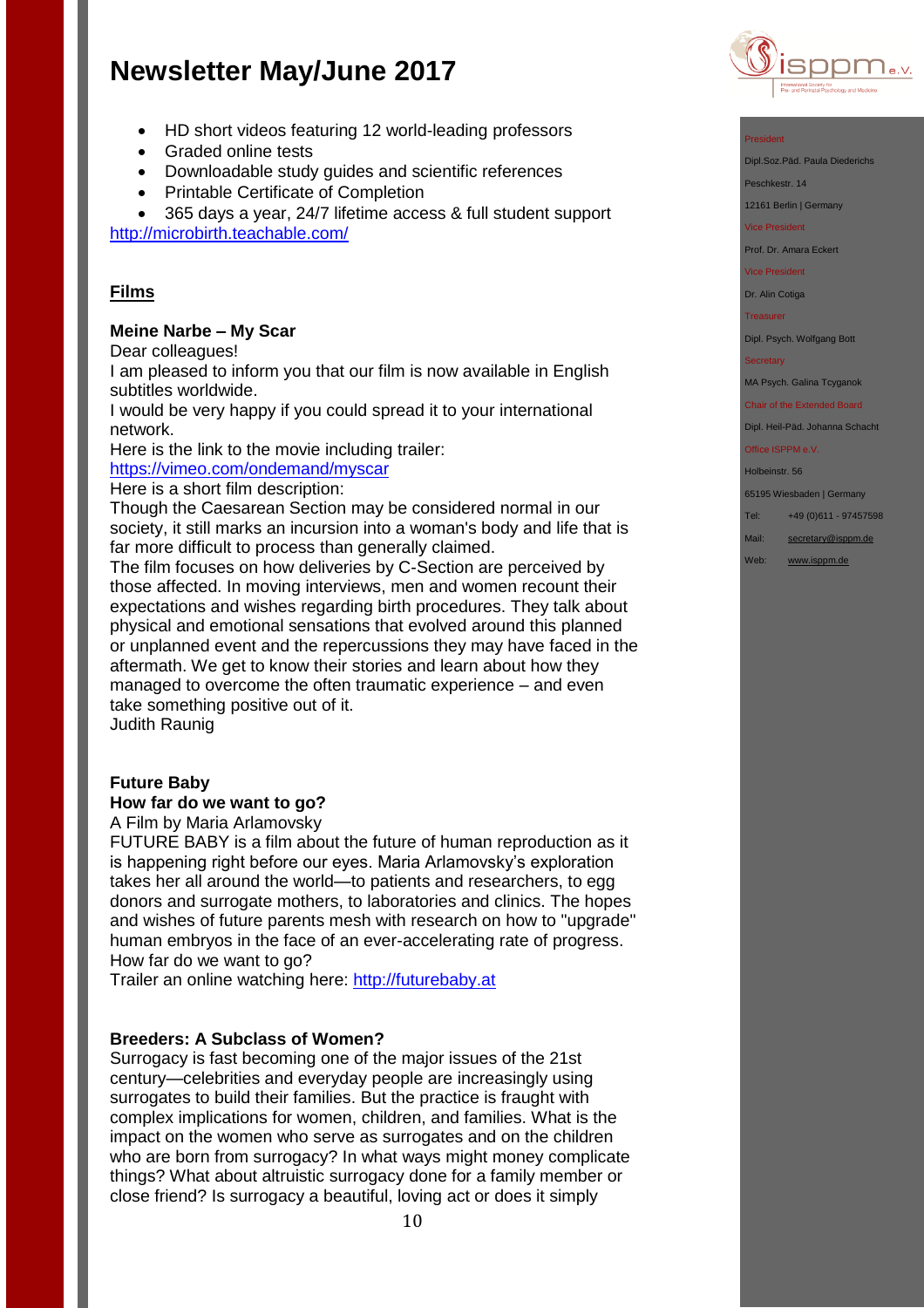degrade pregnancy to a service and a baby to a product? Can we find a middle ground? Should we even look for one? From The Center for Bioethics and Culture, producers of the awardwinning Eggsploitation (2010, 2013), and Anonymous Father's Day (2011), Breeders: A Subclass of Women? explores this important issue, talking with surrogates, physicians, psychologists, and activists across the political and ideological spectrum. <https://vimeo.com/ondemand/breeders>

More interesting news from our field you can read on the **ISPPM Facebook site**:<https://www.facebook.com/ISPPM-eV-124066644364106/?ref=bookmarks>

We have also set up an **ISPPM members forum on FB** for networking and sharing. If you are a member of the ISPPM (e.V. or Switzerland), you are welcome to join the group! <https://www.facebook.com/groups/1524322761189091/requests/>

## **Events Diary**

## **Congresses and conferences**

**29th of June – 1st July 2017 International Attachment Conference 2017 Putting Attachment Theory to Work**  From basic science to clinical application London <http://www.iac2017.co.uk/>

**23 – 25 August 2017** LCICD Conference **Lancaster Conference on Infant and Child Development Conference** Lancaster University, U.K. <http://wp.lancs.ac.uk/lcicd/>

**September 19 – 22, 2017** VI International Congress **Young Generation of the XXI Century: Actual Problems of Social-Psychological Health** Ministry of Health of the Russian Federation, St. Petersburg State Pediatric Medical University, Association of Child Psychiatrists and Psychologists St. Petersburg ABSTRACTS of presentations in Russian (or English) should be sent via E-Mail to 2 addresses: [acpp@inbox.ru](mailto:acpp@inbox.ru) and [igra-msk@mail.ru](mailto:igra-msk@mail.ru)

**September 22 – 24, 2017** International Stillbirth Alliance Conference University College Cork, Ireland [isacork2017.com](http://stillbirthalliance.us6.list-manage.com/track/click?u=811549f73d7f344e10a813f47&id=ca40d537d4&e=19741be71a)



#### President

Dipl.Soz.Päd. Paula Diederichs

Peschkestr. 14

12161 Berlin | Germany

Vice President

Prof. Dr. Amara Eckert

Vice President

Dr. Alin Cotiga

Treasurer

Dipl. Psych. Wolfgang Bott

**Secretary** 

MA Psych. Galina Tcyganok

Chair of the Extended Board Dipl. Heil-Päd. Johanna Schacht

Office ISPPM e.V.

Holbeinstr. 56 65195 Wiesbaden | Germany

Tel: +49 (0)611 - 97457598

Mail: [secretary@isppm.de](mailto:secretary@isppm.de)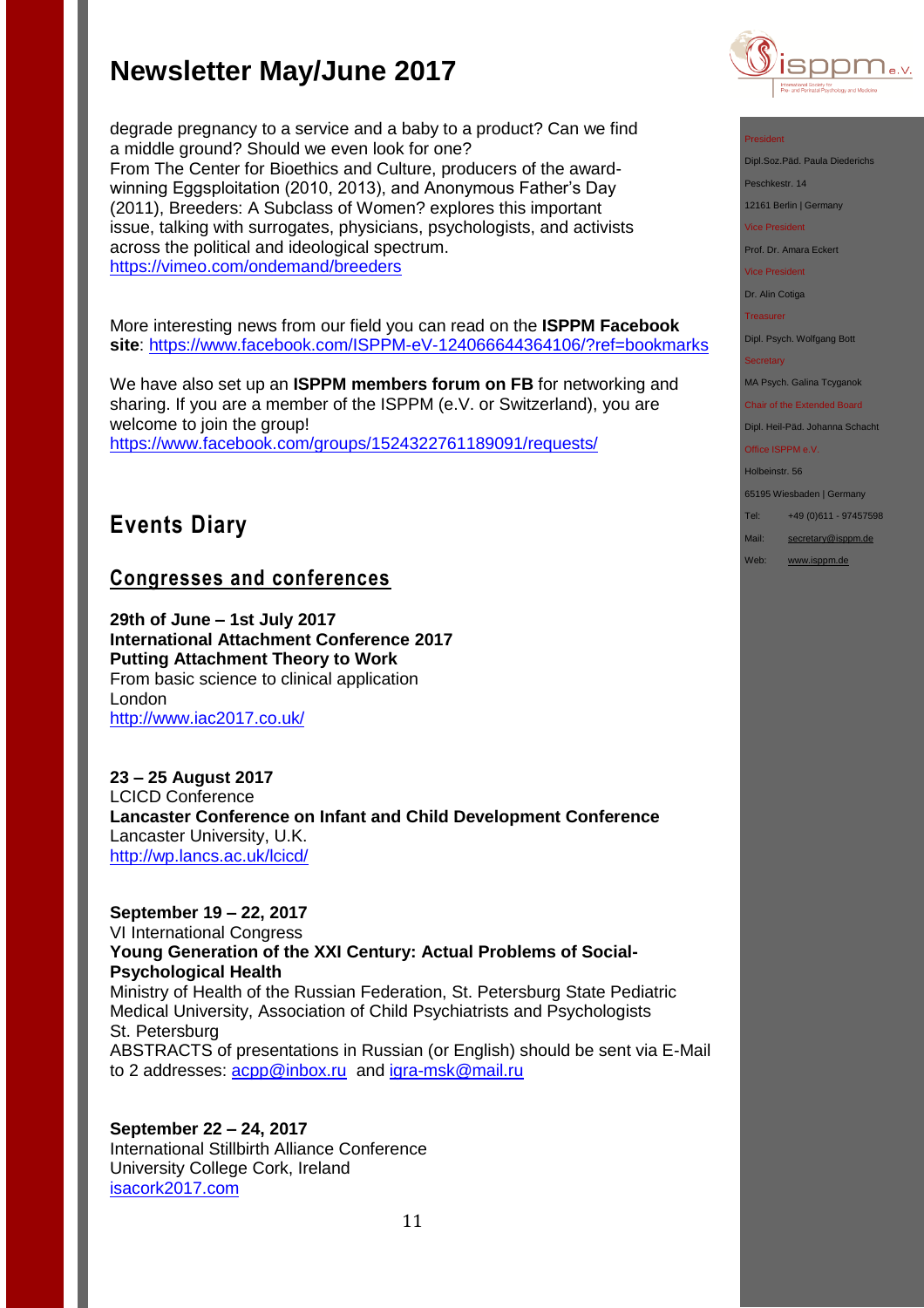**September 29 –Oktober 01, 2017** 16<sup>th</sup> International Attachment Conference **The Power of Group Attachment** <http://www.bindungskonferenz.de/1-1-Home.html>

**October 8 – 10, 2017** VIIIth RECENT ADVANCES IN NEONATAL MEDICINE Würzburg, Germany [www.recent-advances.com](http://www.recent-advances.com/) Deadline for poster presentation is June 1, 2017

**November 29 – December 4 2017** 20th APPPAH International Congress **The Conscious Baby Emerges: Scientific, Medical, Pyscho-Social, and Somatic Discoveries** San Diego [Call for papers](http://files.constantcontact.com/fb3f85b9001/8582d975-a8a5-4b7d-881a-07d043a425fc.pdf) 

## **Further Education**

In Germany:

**Training in Bonding Analysis** With Dr. Helga Blazy and Hannelore Dehne Interested people please contact Helga Blazy: [nc-blazyhe@netcologne.de](mailto:nc-blazyhe@netcologne.de)

### **BA-Training**

with Dr. med. Gerhard Schroth, co-director: Anne Görtz-Schroth 017/18: 1.Block: 25.-28. May 2017 - 2.Block: 30. Sept. - 3. Oct. 2017 3rd block: 28 April - 1 May 2018. - Other dates 2018/2019 Are fixed in the course, a total of 17 days. Information: Dr. med. Gerhard Schroth, 76835 Gleisweiler, Im Hintermorgen 27 Tel .: 0049 6345 942285, Mail: [ba@schroth-apv.com](mailto:ba@schroth-apv.com) [http://www.schroth-apv.com](http://www.schroth-apv.com/)

In Austria:

Body/traumatherapy with babies With Rien Verdult **Insbruck** Information about the content: Rien Verdult, [rien.verdult@skynet.be](mailto:rien.verdult@skynet.be) Registration: Mag.a Ulrike Gritsch, [praxis@psychotherapie-kbt.at](mailto:praxis@psychotherapie-kbt.at) Tel: + 43 699 109 88 404



#### President

Dipl.Soz.Päd. Paula Diederichs

Peschkestr. 14

12161 Berlin | Germany

Vice President

Prof. Dr. Amara Eckert

Vice President

Dr. Alin Cotiga

**Treasurer** 

Dipl. Psych. Wolfgang Bott

#### **Secretary**

MA Psych. Galina Tcyganok

Chair of the Extended Board Dipl. Heil-Päd. Johanna Schacht

Office ISPPM e.V.

Holbeinstr. 56

65195 Wiesbaden | Germany

Tel: +49 (0)611 - 97457598

Mail: [secretary@isppm.de](mailto:secretary@isppm.de)

Web: [www.isppm.de](http://www.isppm.de/)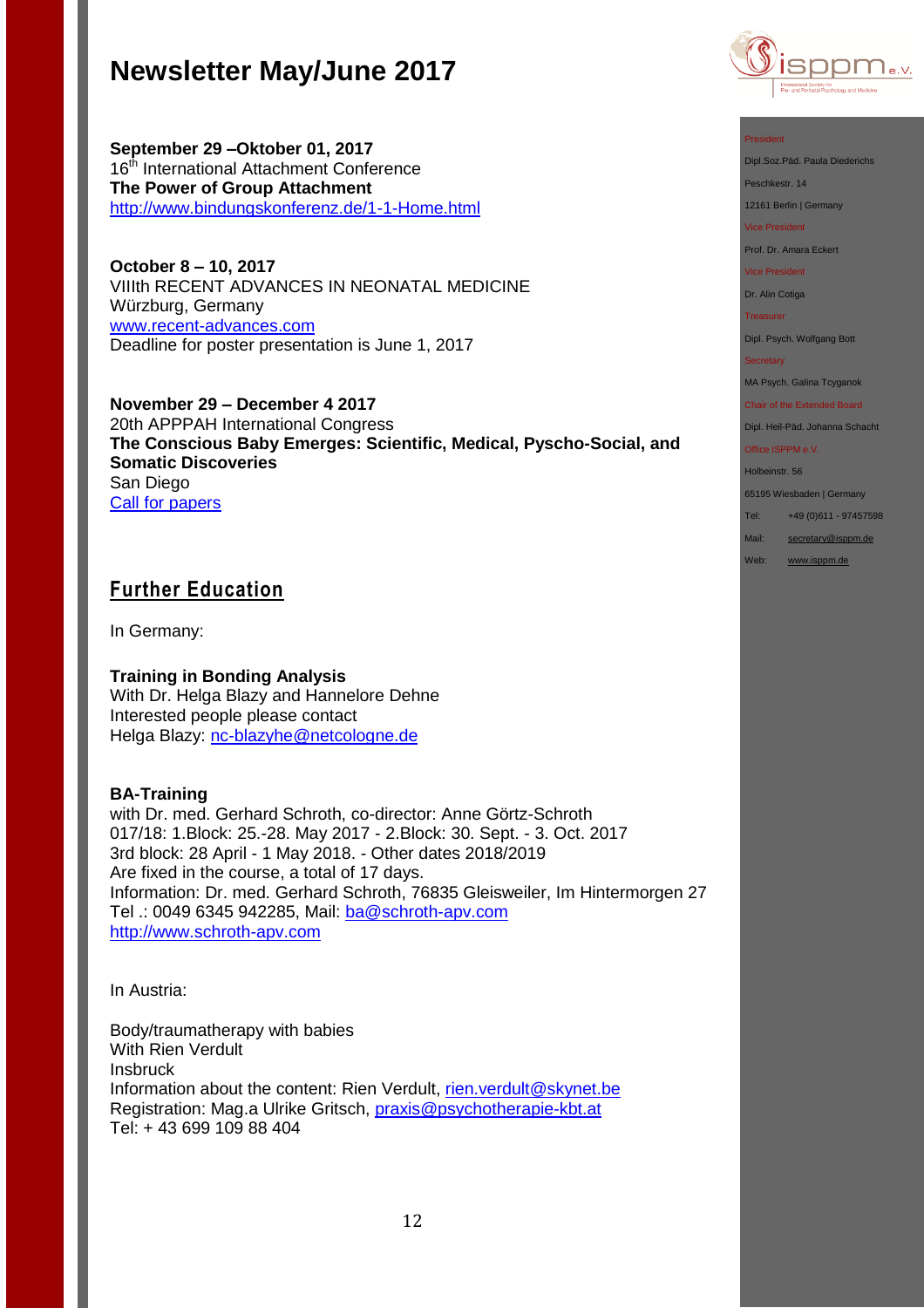

### In Switzerland:

Trainings with Dr. Franz Renggli:

- Experiences from pregnancy and childbirth as a source of healing
- Trauma healing in babies
- Self-Experiencing: Traveling in one's own pregnancy and birth
- Couple Seminars

Further information: [www.franz-renggli.ch](http://www.franz-renggli.ch/)

In England:

### **Integrative Baby Therapy Training**

With Matthew Appleton & Jenni Meyer

An in-depth training designed for people already working with babies and children. Previous participants have included midwives, doulas, craniosacral therapists, osteopaths, paediatricians, paediatric nurses, lactation consultants, massage therapists, body psychotherapists, psychologists and ante-natal yoga teachers. The course consists of 6 modules, each 3 days long, and spread over 18 months. It is grounded in the practicalities of working with parents and their babies and aimed at developing the confidence and skills to identify and help resolve prenatal and birth trauma.

More information:

[http://www.conscious-embodiment.co.uk/courses/integrative-baby-therapy](http://www.conscious-embodiment.co.uk/courses/integrative-baby-therapy-training)[training](http://www.conscious-embodiment.co.uk/courses/integrative-baby-therapy-training)

## **Workshops/Seminars**

In Germany:

### **Integration of Pregnancy and Birth Experiences**

According to Ray Castellino With [Charisse Basquin](https://cbasquin.wordpress.com/) and Keri Starbuck Max. number of participants: 6 Date: September 20-23, 2017 Location: Erlangen English course with German translation. Costs: 725 euros

#### **Early Imprints** With Charisse Basquin Max. Number of participants: 6

September 27-30, 2017 in Erlangen

Further information: Charisse Basquin, Anstruther, Scotland, Tel. 0044 (0) 7531 863160, E-mail: [EarlyimprintsUK@gmail.com](mailto:EarlyimprintsUK@gmail.com) Praxis Susanne von der Emde, Leithenstrasse 4a, 91080 Marloffstein, Tel. 0049 9131 – 5300191, E-mail: [Susanne.vonderemde@t-online.de](mailto:Susanne.vonderemde@t-online.de) <https://cbasquin.wordpress.com/contact-me/>

#### President

Dipl.Soz.Päd. Paula Diederichs

- Peschkestr. 14
- 12161 Berlin | Germany
- Vice President

Prof. Dr. Amara Eckert

Vice President

Dr. Alin Cotiga

**Treasurer** 

Dipl. Psych. Wolfgang Bott

#### **Secretary**

MA Psych. Galina Tcyganok

#### Chair of the Extended Board

Dipl. Heil-Päd. Johanna Schacht Office ISPPM e.V.

## Holbeinstr. 56

65195 Wiesbaden | Germany

- Tel: +49 (0)611 97457598
- Mail: [secretary@isppm.de](mailto:secretary@isppm.de)
- Web: [www.isppm.de](http://www.isppm.de/)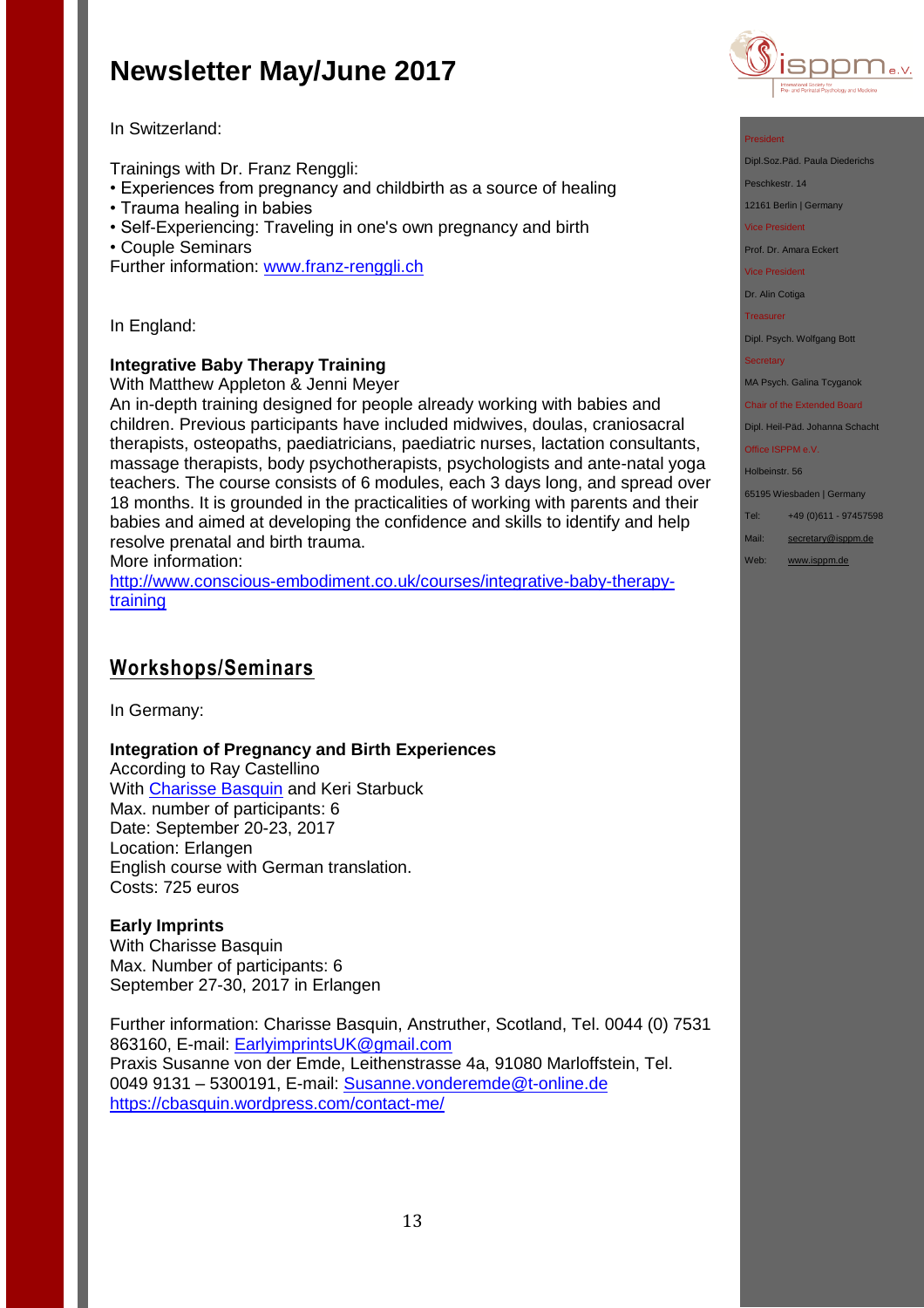In Switzerland:

Seminar Program of ISPPM Switzerland:<https://www.isppm.ch/programm>

In the Netherlands:

### **Prenatal and Birth Process**

With Matthew Appleton and Jenni Meyer This 3-day workshop is limited to 24 participants. The workshop is largely experiential and works with embodied process to explore how our prenatal and birth experiences may be unconsciously influencing us in our lives. Individual sessions are supported by the empathic holding of the group. 09 – 11 June 2017 in Rotterdam Contact: Yvonne Welling, [info@pre-en-perinataalbewustzijn.nl,](mailto:info@pre-en-perinataalbewustzijn.nl) +31 (0) 6 – 233 946 88 <http://www.pre-en-perinataalbewustzijn.nl/trainingen-cursussen/>

In Belgium:

## **"Healing from the very beginning" Pre- and Perinatal Psychotherapy**

With Max Peschek (IPPE), Assistants: Sylvie Geerdens and Marleen Dols The course will be held in English. Translation in German and Dutch is possible. Information: Marleen Dols, [marleendols@online.nl](mailto:marleendols@online.nl) Website: [http://www.birthimprints.com](http://www.birthimprints.com/)

In Austria:

**Discovery -** 29. october – 3. november 2017 **Umbilical Affect -** 20. – 25. march 2018 With Karlton Terry, Claudia Versluis, Max Peschek & team These courses are open to all students who have finished an IPPEfoundationcourse Seminarhouse Die Lichtung: [www.die-lichtung.at](http://www.die-lichtung.at/) Travel: close to Krems; flight to Vienna, then train and/or travel with other participants Information and registration: Claudia Versluis, claudia.versluis@aon.at, Mobil 00 43 664 5517235 More: [www.ippe.at](http://www.ippe.at/)

### **Wow Babies tell their stories**

With Dr. Ray Castellino Insights into the pre- and perinatal world of somatic psychology 1 - 4 July 2017 in Vienna English with simultaneous translation in German In this workshop, Ray Castellino presents the core elements of his work with families and babies. They gain new insights into the pre- and perinatal world of somatic psychology as well as into pre-verbal time. Registration: [schule@herrgesell.at](mailto:schule@herrgesell.at)



#### President

Dipl.Soz.Päd. Paula Diederichs

Peschkestr. 14

12161 Berlin | Germany

Vice President

Prof. Dr. Amara Eckert

Vice President

Dr. Alin Cotiga

**Treasurer** 

Dipl. Psych. Wolfgang Bott

**Secretary** 

MA Psych. Galina Tcyganok

Chair of the Extended Board Dipl. Heil-Päd. Johanna Schacht

Office ISPPM e.V.

Holbeinstr. 56

65195 Wiesbaden | Germany

Tel: +49 (0)611 - 97457598

Mail: [secretary@isppm.de](mailto:secretary@isppm.de)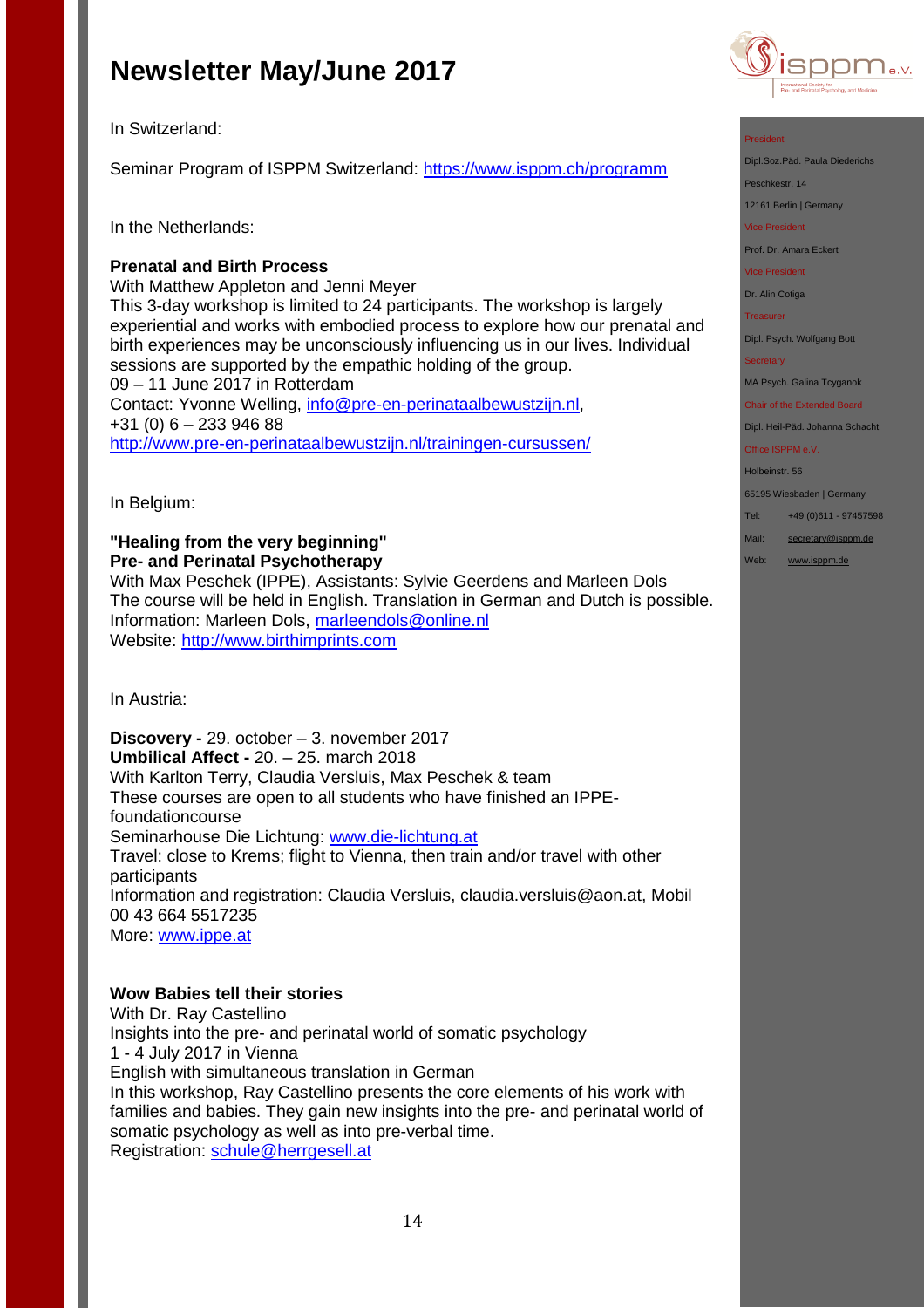

In Slovenia:

**Self-Experiential Workshop "Journey to one's own pregnancy, childbirth and early childhood"** 

(Body psychotherapy according to Franz Renggli) with Michaela Mardonovic and Michael Josef Egarter Location: Horus Center Ljubljana Contact: Michaela Mardonovic, [info@horus-center.com,](mailto:info@horus-center.com) mobil +386 51 747 545

In England:



Workshop mit Antonella Sansone **Gems of Ancient Wisdom** Before Conception throughout Pregnancy, Birth and Parenting A visit to the Himba, a tribe of Namibia, with images of their social life and allomothering For further details please contact: antonellasansone8@gmail.com

Online:

### **Professional Seminars with APPPAH:** You can see about the complete Education Department offerings at [birthpsychology.com](http://birthpsychology.com/)

## **Reading Tips**



Kathleen A.Kendall-Teckett **Depression in New Mothers** Causes, consequences and treatment alternatives

Depression is the most common complication of childbirth and results in adverse health outcomes for both mother and child. It is vital, therefore, that health professionals be ready to help women who have depression, anxiety, or posttraumatic stress disorder in the perinatal period.

Now in its third edition, Depression in New Mothers provides a comprehensive approach to treating postpartum depression in an easy-to-use format. It reviews the research and brings together the evidence-

base for understanding the causes and for assessing the different treatment options, including those that are safe for breastfeeding mothers. It incorporates research from psychoneuroimmunology and includes chapters on:

- assessing depression
- mother-infant sleep

#### President

Dipl.Soz.Päd. Paula Diederichs

Peschkestr. 14

12161 Berlin | Germany

Vice President

Prof. Dr. Amara Eckert

Vice President

Dr. Alin Cotiga

**Treasurer** 

Dipl. Psych. Wolfgang Bott

**Secretary** 

MA Psych. Galina Tcyganok

Chair of the Extended Board Dipl. Heil-Päd. Johanna Schacht

Office ISPPM e.V.

Holbeinstr. 56 65195 Wiesbaden | Germany

Tel: +49 (0)611 - 97457598

Mail: [secretary@isppm.de](mailto:secretary@isppm.de)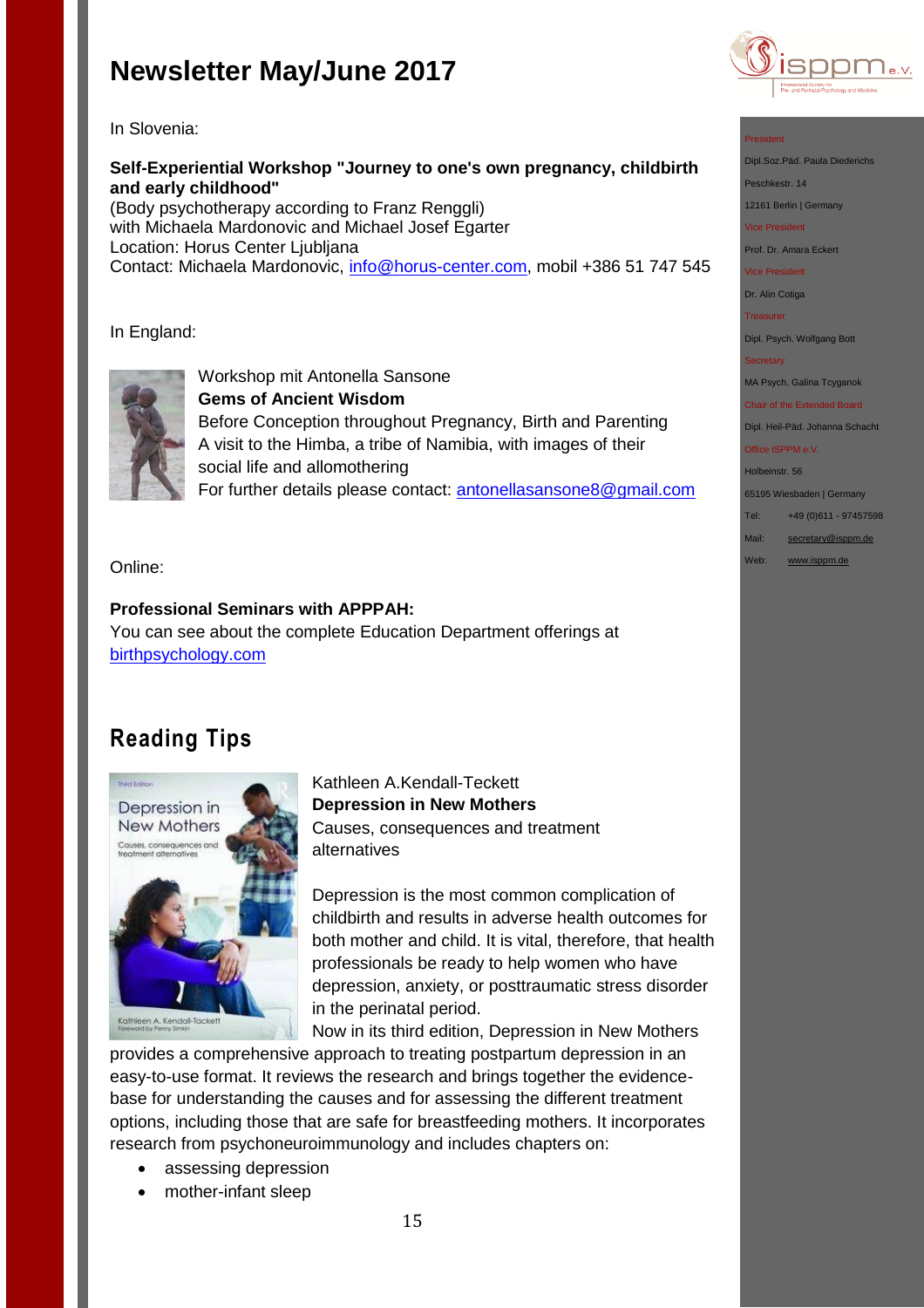

Dipl.Soz.Päd. Paula Diederichs

Dipl. Psych. Wolfgang Bott

MA Psych. Galina Tcyganok Chair of the Extended Board Dipl. Heil-Päd. Johanna Schacht

65195 Wiesbaden | Germany Tel: +49 (0)611 - 97457598 Mail: [secretary@isppm.de](mailto:secretary@isppm.de) Web: [www.isppm.de](http://www.isppm.de/)

**Secretary** 

Office ISPPM e.V. Holbeinstr. 56

President

Peschkestr. 14 12161 Berlin | Germany Vice President Prof. Dr. Amara Eckert Vice President Dr. Alin Cotiga **Treasurer** 

- traumatic birth experiences
- infant temperament, illness, and prematurity
- childhood abuse and partner violence
- psychotherapy
- complementary and integrative therapies
- community support for new mothers
- antidepressant medication
- suicide and infanticide

This most recent edition incorporates new research findings from around the world on risk factors, the use of antidepressants, the impact of breastfeeding, and complementary and integrative therapies as well as updated research into racial/ethnic minority differences. Rich with case illustrations and invaluable in treating mothers in need of help, this practical, evidence-based guide dispels the myths that hinder effective treatment and presents up-to-date information on the impact of maternal depression on the mother and their infants alike.



**Ancestral Landscapes** in Human Evolution Culture, Childreaning and Social Wellbeing

#### **Ancestral Landscapes in Human Evolution**

Culture, Childrearing and Social Wellbeing Edited by Darcia Narvaez, Kristin Valentino, Agustin Fuentes, James J. McKenna, and Peter Gray

Oxford University Press 2014

- Addresses the question: How do culture and parenting influence child development as well as individual and cultural wellbeing?
- Offers an in-depth examination of huntergatherer cultural practices relevant to child development
- Examines children's contributions and

collaborations with parents in human evolution

**OXFORD** 

Explores mammalian early care effects on wellbeing

The social contexts in which children develop have transformed over recent decades, but also over millennia. Modern parenting practices have diverged greatly from ancestral practices, which included natural childbirth, extensive and on-demand breastfeeding, constant touch, responsiveness to the needs of the child, free play in nature with multiple-aged playmates, and multiple adult caregivers. Only recently have scientists begun to document the outcomes for the presence or absence of such parenting practices, but early results indicate that psychological wellbeing is impacted by these factors. Ancestral Landscapes in Human Evolution addresses how a shift in the way we parent can influence child outcomes. It examines evolved contexts for mammalian development, optimal and suboptimal contexts for human evolved needs, and